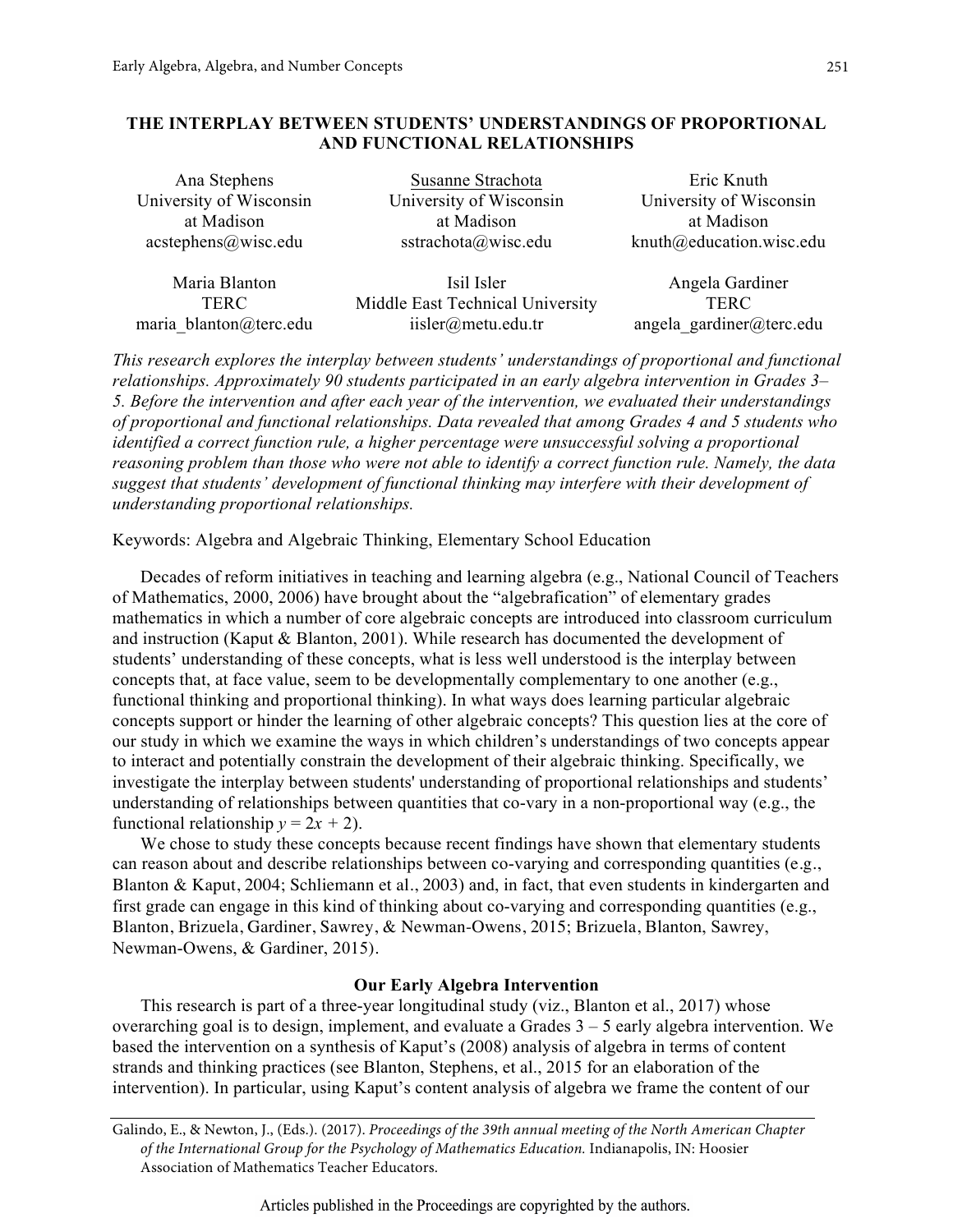intervention in terms of four fundamental thinking practices that characterize algebraic thinking: (1) *generalizing*, (2) *representing*, (3) *justifying,* and (4) *reasoning with* mathematical structure and relationships. We also identified several "big ideas" of algebra, that is, principles in a domain that are essential to developing an integrated understanding in that domain (Shin, Stevens, Short, & Krajcik, 2009) and that reflect content spaces in which the core practices of algebraic thinking (e.g., generalizing) can occur. The big ideas of algebra that comprised the early algebra intervention are as follows: (a) equivalence, expressions, equations, and inequalities; (b) generalized arithmetic; (c) functional thinking; and (d) variable.

One of the areas that becomes increasingly important as students transition into middle grades is proportional reasoning (NGA & CCSSO, 2010). Because of the connections between proportional reasoning and functional thinking, particularly as it relates to issues of rate of change and slope, we were interested in the interplay between students' functional thinking, developed as part of our Grades 3 – 5 early algebra intervention, and their early notions of proportional reasoning addressed in the regular curriculum. At face value, these two conceptual areas seem developmentally complementary to one another. Proportional reasoning involves generalizing two related quantities in which "the ratio of one quantity to the other is invariant" (Blanton, Stephens, et al., 2015, p. 43). Functional thinking involves "generalizing relationships between (two) covarying quantities and representing" those generalizations "using natural language, algebraic notation, tables, and graphs" (Blanton, Stephens, et al., 2015, p. 43). We view proportional reasoning as a subset of functional thinking because all proportional relationships can be described as functions, but not all functional relationships are proportional relationships. The purpose of this study is to investigate the interplay between students' functional thinking, developed as part of our Grades 3 – 5 early algebra intervention, and their early notions of proportional reasoning addressed in the regular curriculum.

#### **Methods**

We share data collected from a three-year longitudinal study in which we implemented and evaluated our early algebra intervention. To evaluate our early algebra intervention we assessed the algebraic thinking of students who participated in our intervention at several time points using a pretest and posttests.

#### **Participants**

At the pretest, participants included 103 Grade 3 students from a school in southeastern Massachusetts. The school's district is 8% non-white, 5% ELL students, and 20% low SES students. Due to attrition, 90 students participated in the entire early algebra intervention (i.e., participated in Grades  $3 - 5$ ).

#### **Intervention**

The Grades  $3 - 5$  intervention consisted of approximately 18 lessons per year and engaged students in the aforementioned algebraic thinking practices of generalizing, representing, justifying, and reasoning and the targeted big algebraic ideas. One member of our project team served as the classroom instructor for the intervention, beginning with the Grade 3 cohort and continuing with this cohort through the completion of Grade 5. The intervention was taught as part of students' regular mathematics instruction. The sequence of 18 lessons in each of Grades  $3 - 5$  included 6 lessons focusd on functional thinking. Functional thinking lessons were designed to get students to generate data, use function tables to organize data, identify functional relationships and represent in words and variables, and use these relationships to make inferences about function behavior. Lessons also included developing graphs to represent functions and interpreting functional behavior in graphs through quantitative and qualitative means. Functional thinking tasks focused primarily on linear

Galindo, E., & Newton, J., (Eds.). (2017). *Proceedings of the 39th annual meeting of the North American Chapter of the International Group for the Psychology of Mathematics Education.* Indianapolis, IN: Hoosier Association of Mathematics Teacher Educators.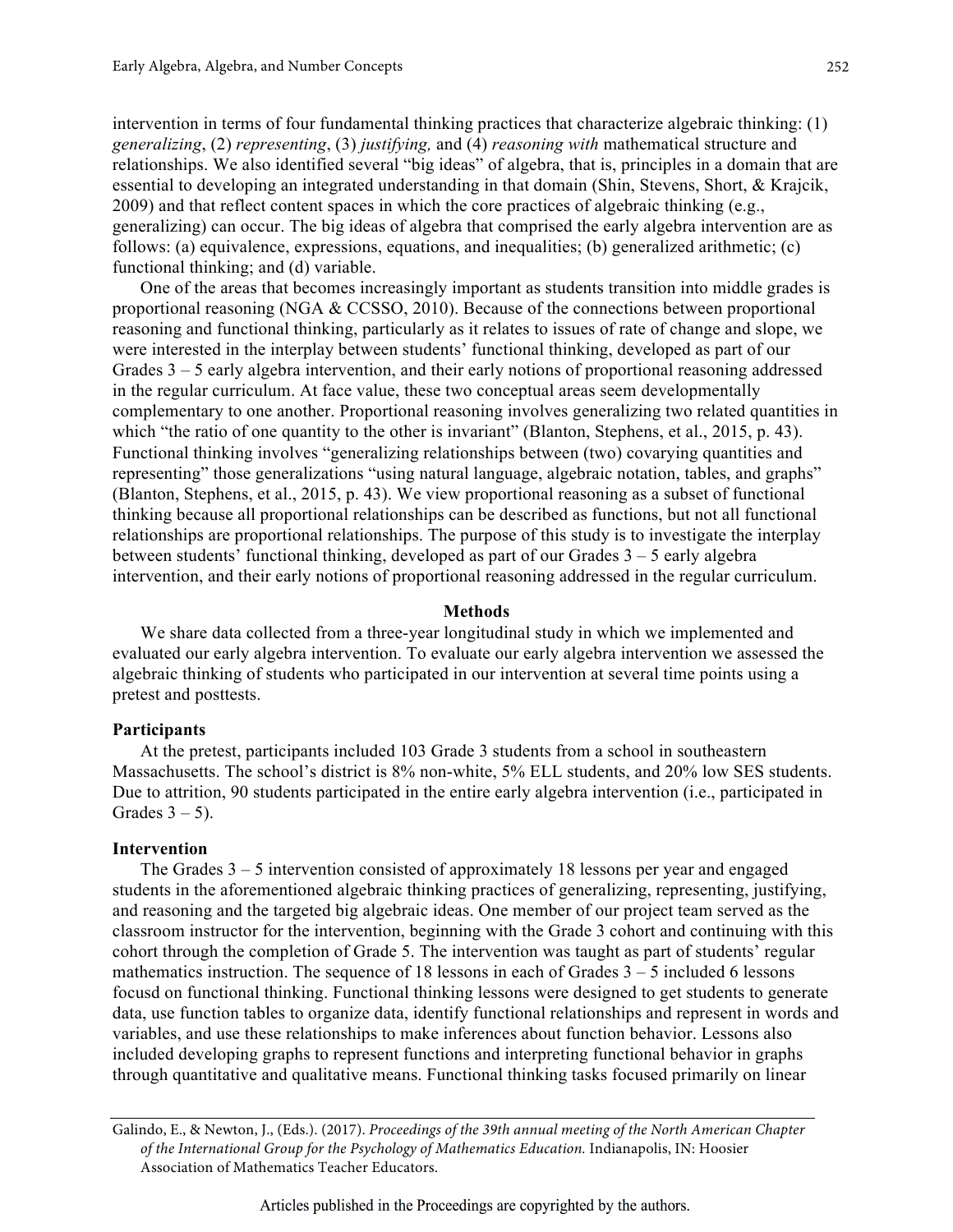functions, but also included quadratic and exponential functions. Proportional reasoning concepts were not explicitly taught in the intervention.

The instructional sequence was organized into Grades 3, 4, and 5. For each year of our intervention, we listed learning goals and organized them according to the associated big idea. The lessons were designed to address these learning goals. Each lesson began with a small-group discussion regarding a previously addressed learning goal, so that learning goals were revisited throughout the lessons. Then, a new learning goal was addressed through small-group problem solving and a whole-class discussion. Associated assessments were designed to test the effectiveness of the intervention by evaluating students' understandings of the big ideas and administered at the beginning of the intervention (Grade 3 pretest) and after each year of the intervention (Grade 3 posttest, Grade 4, and Grade 5).

#### **Data Collection**

Students who participated in the intervention were assessed at the beginning of Grade 3, and then again at the end of each year in Grades  $3 - 5$  using grade-level assessments designed by the project team. The same Grade 3 assessment was used as a pre/post measure in Grade 3, while the Grades 4 and 5 assessments included some identical items and some new items. Each assessment consisted of about 12 items (10 were multi-part open response, 2 were multiple choice). Here we focus on students' responses to two items that appeared on the assessments at each grade level.

The first item (see Figure 1), the *Caterpillar* task (adapted from NAEP, 2003), is designed to evaluate students' ability to reason proportionally. The second item, the *Brady* task (see Figure 2), was designed to evaluate students' understandings of functional relationships. Here, we focus in particular on part c2, which was designed to assess students' ability to generalize and represent a functional relationship using variables. Both of these items appeared on all four assessments given across Grades  $3 - 5$ .

### **Data Analysis**

Responses were scored using a coding scheme developed by the project team to capture both correctness of student responses as well as the types of strategies students used (Blanton, Stephens, et al., 2015). For the response to the *Caterpillar* task to be coded as correct, students must have provided a response of 30. If students also provided an explanation that demonstrated proportional reasoning, coders further identified the way that the student reasoned proportionally (i.e., as using calculations, tables, pictures, a unit rate or repeated addition). If students provided an incorrect answer, coders labeled the response with one of the incorrect strategies or "other." If no explanation or indication of strategy was provided, coders labeled the response "answer only." Here we focus on a specific incorrect strategy, incorrect linear relationship. Students who demonstrated this strategy wrote a response of "25" and typically explained that they used the linear relationship " $2x + 1$ " to find their solution. Students found this solution because the relationship " $2x + 1$ " results in the example provided, 5 caterpillars and 2 leaves.



**Figure 1.** Proportional reasoning item (*Caterpillar* task).

Galindo, E., & Newton, J., (Eds.). (2017). *Proceedings of the 39th annual meeting of the North American Chapter of the International Group for the Psychology of Mathematics Education.* Indianapolis, IN: Hoosier Association of Mathematics Teacher Educators.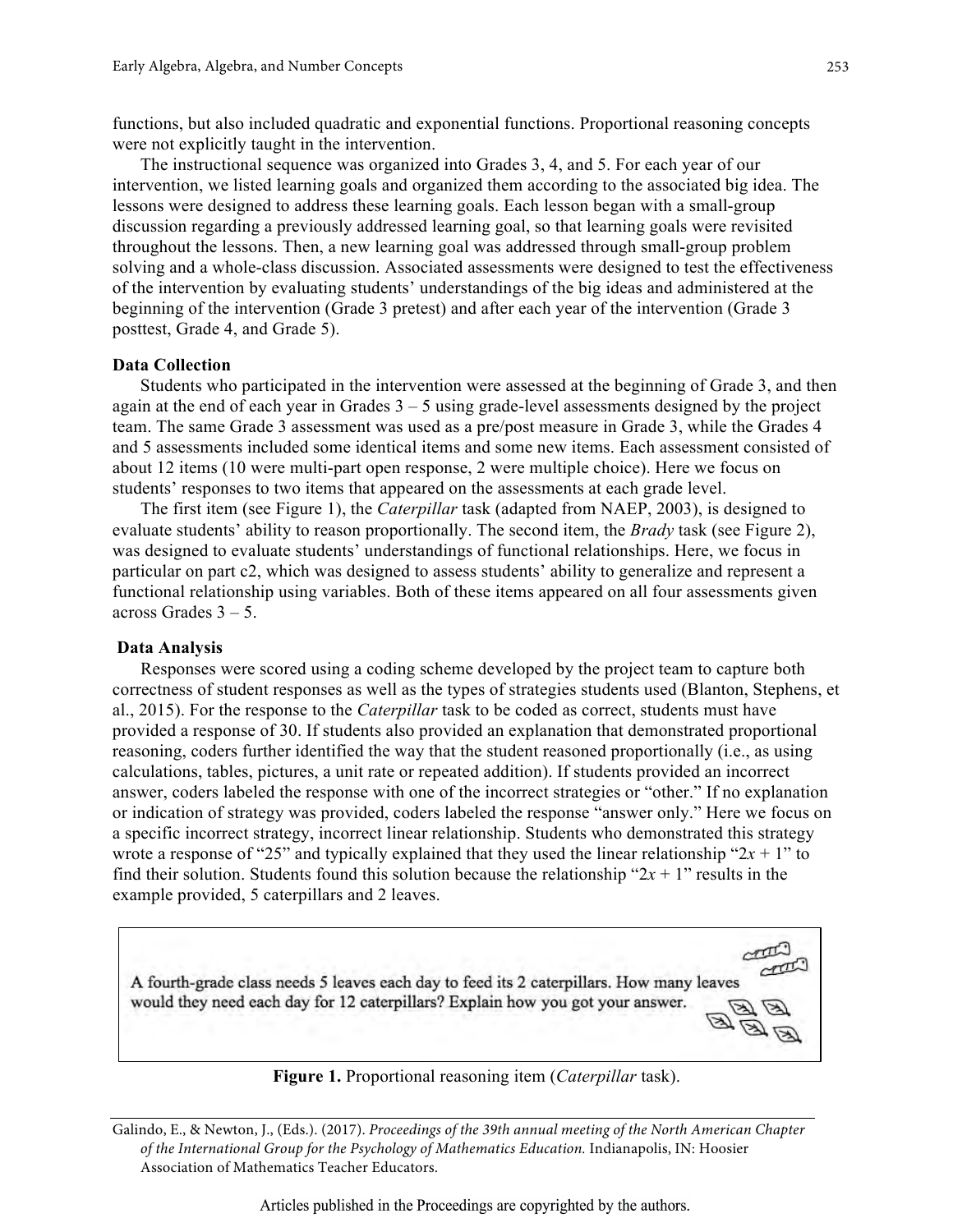

**Figure 2.** Functional thinking item (*Brady* task).

When refining the coding scheme, we conducted iterative analyses of students' responses to these items. First, we identified strategies already documented in the research literature on children's algebraic thinking. For example, research shows that children may begin generalizing functional relationships by focusing on particular instances, demonstrating a recursive strategy (Blanton, Brizuela, et al., 2015). These external strategies served as a starting point for developing our coding scheme. If a response did not fit an external strategy, it was grouped with similar responses. We then identified patterns in these responses and developed new codes to capture these responses.

For the response to part c2 of the *Brady* task to be coded as correct, students must have written a function using variables to represent the relationship at hand (e.g.,  $y = 2x$ ). If students provided an incomplete (e.g., 2*x*) or incorrect answer, coders labeled the response with the appropriate incorrect strategy. If a student's response could not be categorized using our coding scheme, coders labeled the response as "other."

Inter-rater reliability scores were computed for 20% of the items and at least 80% agreement was achieved between the coders. When coders disagreed, they discussed codes until agreement was obtained.

# **Results**

In this section, we share results from the two written assessment items and focus on relationships we observed between students' understandings of functional and proportional relationships. For the *Caterpillar* task, we focus on one strategy in particular, the incorrect linear relationship strategy because we found an unexpected relationship between this strategy and another strategy. Students who used the incorrect linear relationship strategy incorrectly generalized a linear relationship between the number of caterpillars and the number of leaves (e.g.,  $2x + 1 = y$ ) were coded as using

Galindo, E., & Newton, J., (Eds.). (2017). *Proceedings of the 39th annual meeting of the North American Chapter of the International Group for the Psychology of Mathematics Education.* Indianapolis, IN: Hoosier Association of Mathematics Teacher Educators.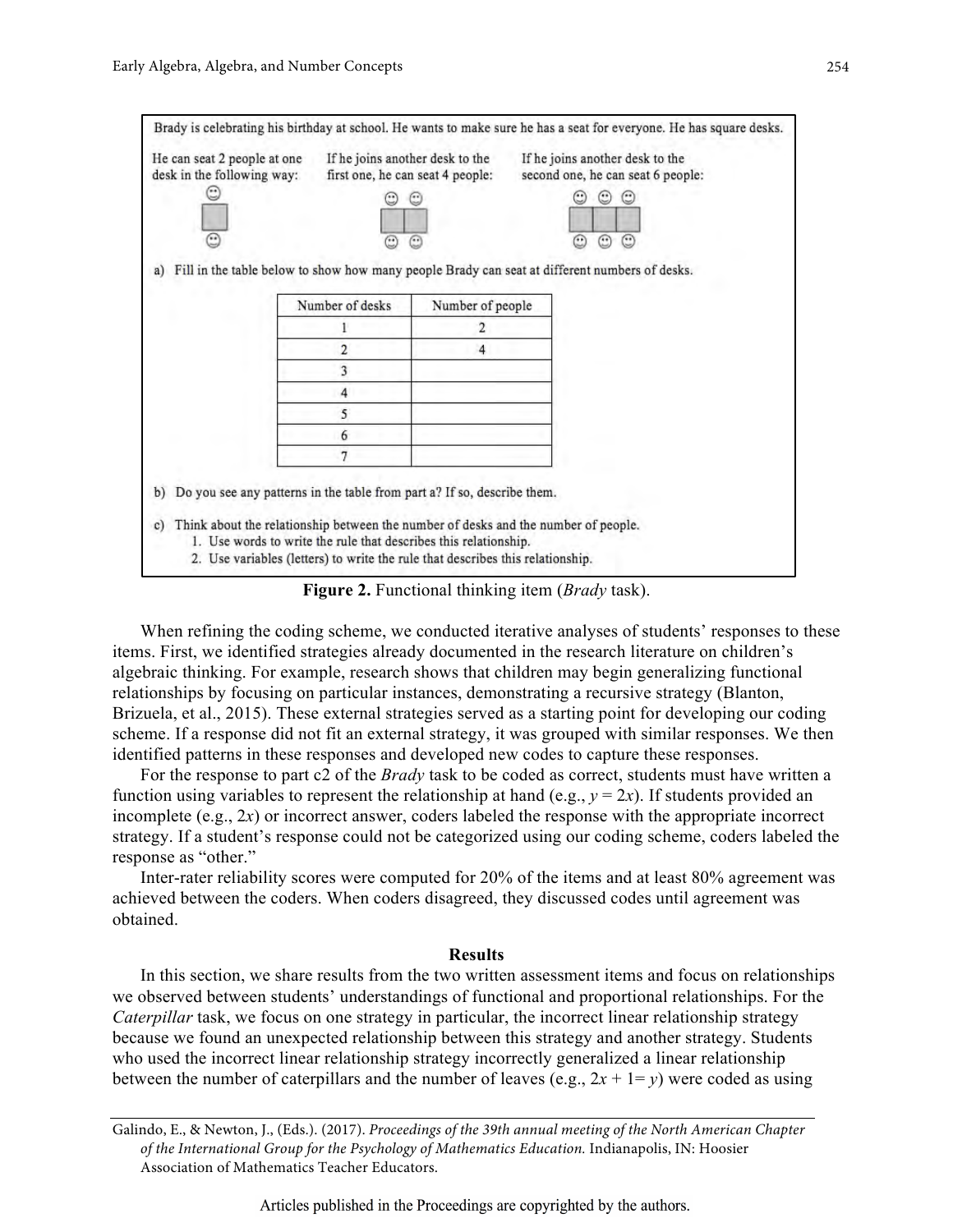this strategy. For the *Brady* task, we also focus on one strategy, the correct function rule. Students who demonstrated this strategy correctly identified a function rule and represented it using variables in an equation.

We observed a trend in the ways that students who generalized functional relationships on part c2 of the *Brady* task reason about the *Caterpillar* task. In particular, the data revealed that among the students in Grades 4 and 5 who identified a correct function rule using variables to describe a generalized relationship between the two covarying quantities, a higher percentage of those students demonstrated the incorrect linear relationship strategy on the *Caterpillar* task than did the overall population of students. That is, the data suggest that in the context of the intervention, students' development of functional thinking and the development of their understandings of proportional relationships may be related. Although we are not certain of the nature of this relationship, these data suggest that some students' development of functional thinking may impede the development of their understandings of proportional relationships in the context of the intervention.

Table 1 shows the percentage (and number) of students who identified the correct function rule in response to the *Brady* task in Grades 3, 4, and 5. The number of students who identified the correct function rule is listed in parentheses. The data reveal that as students progressed through the intervention, they were better able to write the correct function rule using variables.

| Table 1. Overall Student I efformance on <i>Drugy</i> Task |                               |                                 |             |             |
|------------------------------------------------------------|-------------------------------|---------------------------------|-------------|-------------|
|                                                            |                               | Gr $3$ Pre $\qquad$ Gr $3$ Post | Gr4         |             |
| <b>Correct Function Rule</b>                               | $0.00\%$ (0) $\vert$ 35% (36) |                                 | $64\%$ (61) | $67\%$ (60) |

**Table 1: Overall Student Performance on** *Brady* **Task**

The percentages in Tables  $2 - 4$  were calculated using the number of students who used the correct function rule for each grade (as shown in Table 1). In other words, the denominator for each percentage in Tables 2 – 4 is the number of students (in parentheses) for the respective grade in Table 1. Table 2 shows how the subgroup of students—the 36 students—who identified the correct function rule at the Grade 3 posttest performed on the *Caterpillar* task at each time point. Table 3 shows how the subgroup of students—the 61 students—who identified the correct function rule at the Grade 4 test performed on the *Caterpillar* task at each time point. Table 4 shows how the subgroup of students—the 60 students—who identified the correct function rule at the Grade 5 test performed on the *Caterpillar* task at each time point.

**Table 2: Percentage of Gr 3 Post Students who Provided a Correct Function Rule (***Brady* **Task) and Used the Incorrect Linear Relationship Strategy (***Caterpillar* **Task)**

|                                 | $Dr_{\alpha}$ | Ĵ٢<br>Post | ЛL    | JI J |
|---------------------------------|---------------|------------|-------|------|
| inear Relationship<br>Incorrect | $0\%$         | 3%         | $7\%$ | 12%  |

# **Table 3: Percentage of Gr 4 Students who Provided a Correct Function Rule (***Brady* **Task) and Used the Incorrect Linear Relationship Strategy (***Caterpillar* **Task)**

|                               | $\sqrt{2}$<br>νr≏ | $\tilde{}$<br>טש∪ | ٦r. | ۔ اک |
|-------------------------------|-------------------|-------------------|-----|------|
| Incorrect Linear Relationship | $0\%$             | $7\%$             | 13% | 30%  |

Galindo, E., & Newton, J., (Eds.). (2017). *Proceedings of the 39th annual meeting of the North American Chapter of the International Group for the Psychology of Mathematics Education.* Indianapolis, IN: Hoosier Association of Mathematics Teacher Educators.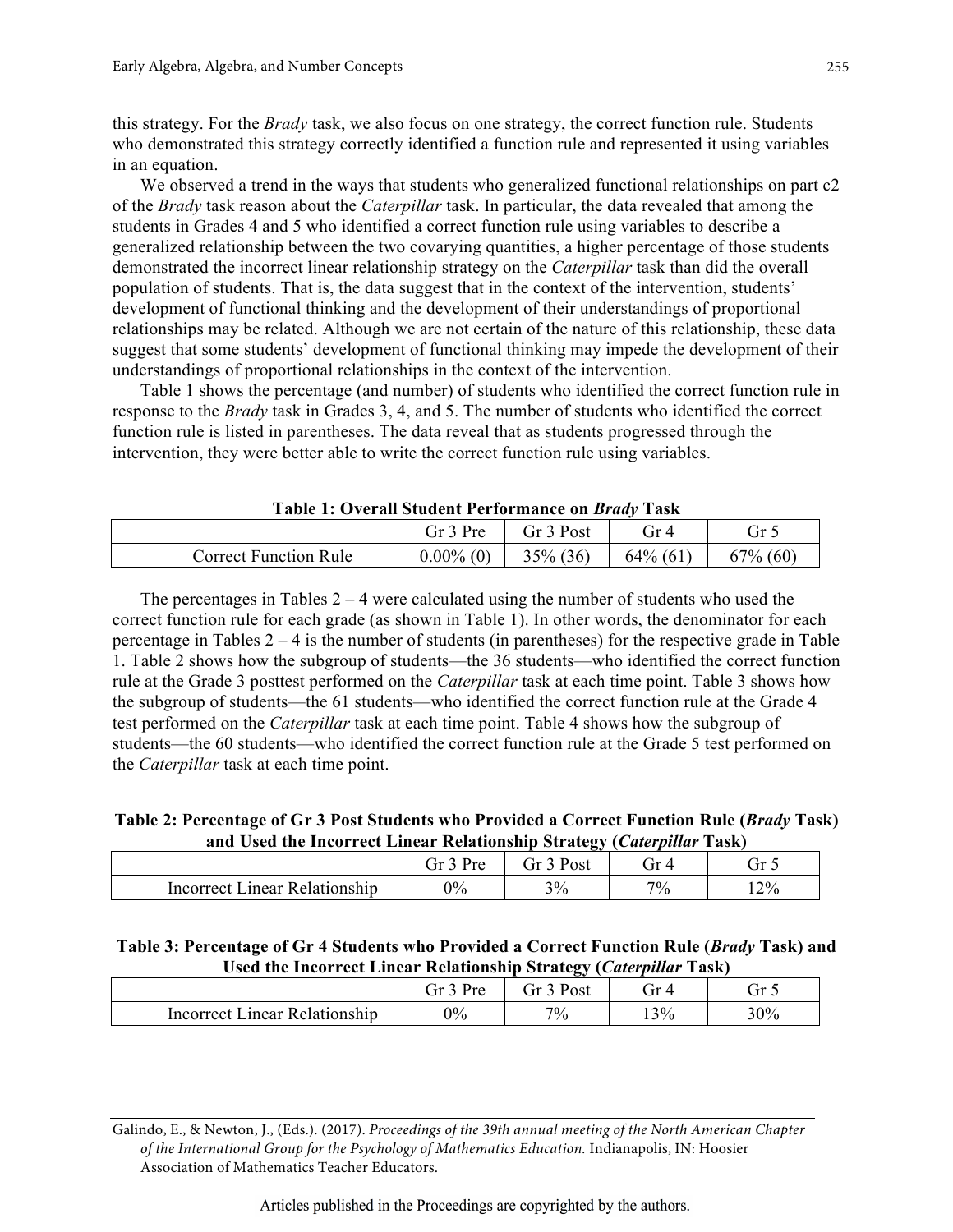| ______<br>-----<br>.               | - - - -               |      | ------<br>.<br>----- |               |
|------------------------------------|-----------------------|------|----------------------|---------------|
|                                    | $Dr_{\alpha}$<br>. it | Post | -it                  | $\rightarrow$ |
| : Linear Relationship<br>Incorrect | 0%                    | 12%  | 30%                  | 30%           |
|                                    |                       |      |                      |               |

| Table 4: Percentage of Gr 5 Students who Provided a Correct Function Rule ( <i>Brady</i> Task) and |  |
|----------------------------------------------------------------------------------------------------|--|
| Used the Incorrect Linear Relationship Strategy (Caterpillar Task)                                 |  |

Table 5 shows the percentage of all students who demonstrated the incorrect linear relationship strategy in Grades 3, 4, and 5. By comparing the performance of the subgroups on the *Caterpillar* task (Tables 2 – 4) to the overall performance of students on the *Caterpillar* task we noticed that students who identified the correct function rule were more likely to also demonstrate the incorrect linear relationship strategy in Grades 4 and 5 than was the general population of students.

The percentage of students identifying the correct function rule in response to the *Brady* task who demonstrated the incorrect linear relationship strategy in response to the *Caterpillar* task is less than the total percentage of students who demonstrated the incorrect linear relationship strategy in response to the *Caterpillar* task in Grade 3. We do not believe we can draw many conclusions from this due to the low overall performance on the *Brady* task in this grade. However, as success on the *Brady* task increases into Grades 4 and 5, we feel that more can be said about the interaction between students' strategy use on these items.

**Table 5: Percent of Students who Used the Incorrect Linear Relationship Strategy (***Caterpillar* **Task)**

| ------                        |                     |            |    |                 |
|-------------------------------|---------------------|------------|----|-----------------|
|                               | $\Omega_{\text{r}}$ | Post<br>Ĵ٢ | Ĵ٢ | $\rightarrow r$ |
| Incorrect Linear Relationship | 2%                  | 5%         | 9% | 20%             |

Of the subgroup of students who identified the correct function rule in response to the *Brady* task in Grades 4 and 5, the percentage that also demonstrated the incorrect linear relationship strategy in response to the *Caterpillar* task is greater than the overall percentage of students who demonstrated the incorrect linear relationship strategy. Interestingly, the reverse relationship holds true for Grades 4 and 5 as well. That is, of the subgroup of students who demonstrated the incorrect linear relationship strategy in Grades 4 and 5, the percentage who also identified the correct function rule is greater than the overall percentage of students who identified the correct function rule.

| Table 6: A Representative Student's Responses in Grades 4 and 5 |                                                                                                                                                                                                                                                                                                                  |                                                               |  |  |
|-----------------------------------------------------------------|------------------------------------------------------------------------------------------------------------------------------------------------------------------------------------------------------------------------------------------------------------------------------------------------------------------|---------------------------------------------------------------|--|--|
|                                                                 | Incorrect Linear Relationship Resonse to Caterpillar Task                                                                                                                                                                                                                                                        | <b>Correct Function Rule</b><br>Response to <i>Brady</i> Task |  |  |
| Grade<br>$\overline{4}$                                         | the rule<br>$\frac{1}{2}$<br>$\frac{1}{2}$<br>$\frac{1}{2}$<br>$\frac{1}{2}$<br>$\frac{1}{2}$<br>$\frac{1}{2}$<br>$\frac{1}{2}$<br>$\frac{1}{2}$<br>$\frac{1}{2}$<br>$\frac{1}{2}$<br>$\frac{1}{2}$<br><br>$\frac{1}{2}$<br><br><br><br><br><br><br><br><br><br><br><br><br><br><br><br><br><br><br><br><br><br> | $Dx2 = P$<br>D=Desth> P=People                                |  |  |
| Grade                                                           | Cotra.<br>$Rule: x - 2 + 1 = Y$<br>leaves                                                                                                                                                                                                                                                                        |                                                               |  |  |

Table 6 shows one student's responses to both tasks at the Grades 4 and 5 assessments. This student was selected because his strategy gives an example of the combination we focus on in this

Galindo, E., & Newton, J., (Eds.). (2017). *Proceedings of the 39th annual meeting of the North American Chapter of the International Group for the Psychology of Mathematics Education.* Indianapolis, IN: Hoosier Association of Mathematics Teacher Educators.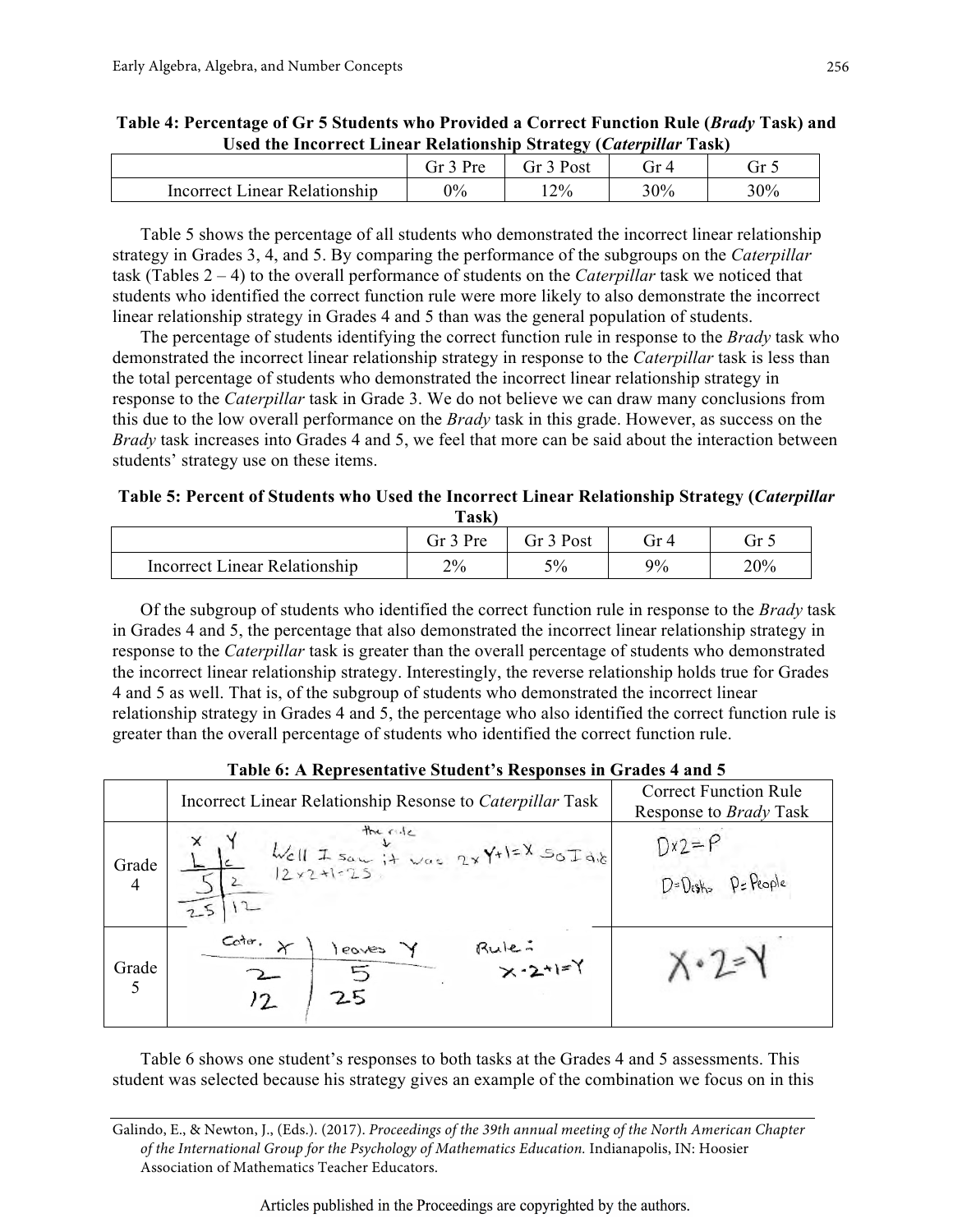paper. We chose to show the students' responses in both Grades 4 and 5 because we observed that several students demonstrated both strategies in both Grades 4 and 5. Specifically, 8 students demonstrated both these strategies in Grade 4. Of those 8 students, 6 of them also demonstrated both strategies in Grade 5. An additional 11 students demonstrated both strategies in Grade 5, totaling to 17 students.

# **Discussion**

The results presented here highlight the complexity of the interrelated concepts involved in studying corresponding relationships in the elementary grades. It leads us to question the role of proportional reasoning in the regular curriculum and how that of functional thinking in our intervention (or even the regular curriculum, to the extent that functions are addressed in elementary grades) coincide.

Moreover, the findings reveal that the characteristics of corresponding relationships that are salient to students are not what we anticipated when designing the intervention. That is, the findings highlight that educators need to be cautious when drawing conclusions about what children know and how it is they come to know it. The findings show that while children may have knowledge of a particular concept, functional thinking in this case, they might misappropriate the concepts and tools in other situations. We can infer from the student's responses shown in Table 6 that this student, and based on the percentages shown in Tables  $2 - 4$  likely many students, chose to use one of the tools they were taught (e.g., a function table) to use when interpreting functions to represent the *Caterpillar* task. Students are taught function tables as a tool for interpreting functional relationships. Therefore, the fact that this student correctly responded to the *Brady* task and used a function table to interpret the *Caterpillar* task makes sense in the context of our intervention. The reason we did not observe students incorrectly responding to the *Brady* task and using the incorrect linear relationship strategy is because they did not have the tools (e.g., a function table) for interpreting functional relationships.

Lastly, we believe the data displayed in Table 6 highlight that when children come to know a concept in a certain way, they struggle to change the way they know that concept, especially in different contexts. This observation may indicate that students' thinking is entrenched from year to year because the context is relatively consistent. McNeil and Alibali (2004) noted that students resist adapting their understandings of the equal sign in different contexts and we view this finding as relevant to our interpretation of our findings. Similarly, our prior research (e.g., Strachota et al., 2016) on students' understanding of the equal sign and functional thinking have led us to consider how different contexts and co-developing big ideas might impede or support the development of children's algebraic reasoning. We believe these studies are a small slice of an increasingly important area of research in early algebra. In order to move forward in supporting students in developing understandings of algebraic concepts, we must better understand the interplay between concepts.

Due to the nature of our data (i.e., written assessments) we do not know with certainty what students might have been thinking when they demonstrated the incorrect linear relationship strategy. However, we can infer that students who demonstrated this strategy associated some aspect of the proportional relationship with the process of writing a function rule using variables. Moving forward, we hope to investigate what aspects of the task are salient to the students who use the incorrect linear relationship strategy and use these data to refine our instruction.

We acknowledge the limitations of this study specifically the small sample size of the subgroups and the fact that only two tasks are considered, but hope the findings will serve as the premise for future research that takes the same line of inquiry. Researchers have long advocated that algebra be developed as a longitudinal curricular strand. We agree with this perspective, and believe that our findings reveal the importance of continuously supporting students in developing understanding of

Galindo, E., & Newton, J., (Eds.). (2017). *Proceedings of the 39th annual meeting of the North American Chapter of the International Group for the Psychology of Mathematics Education.* Indianapolis, IN: Hoosier Association of Mathematics Teacher Educators.